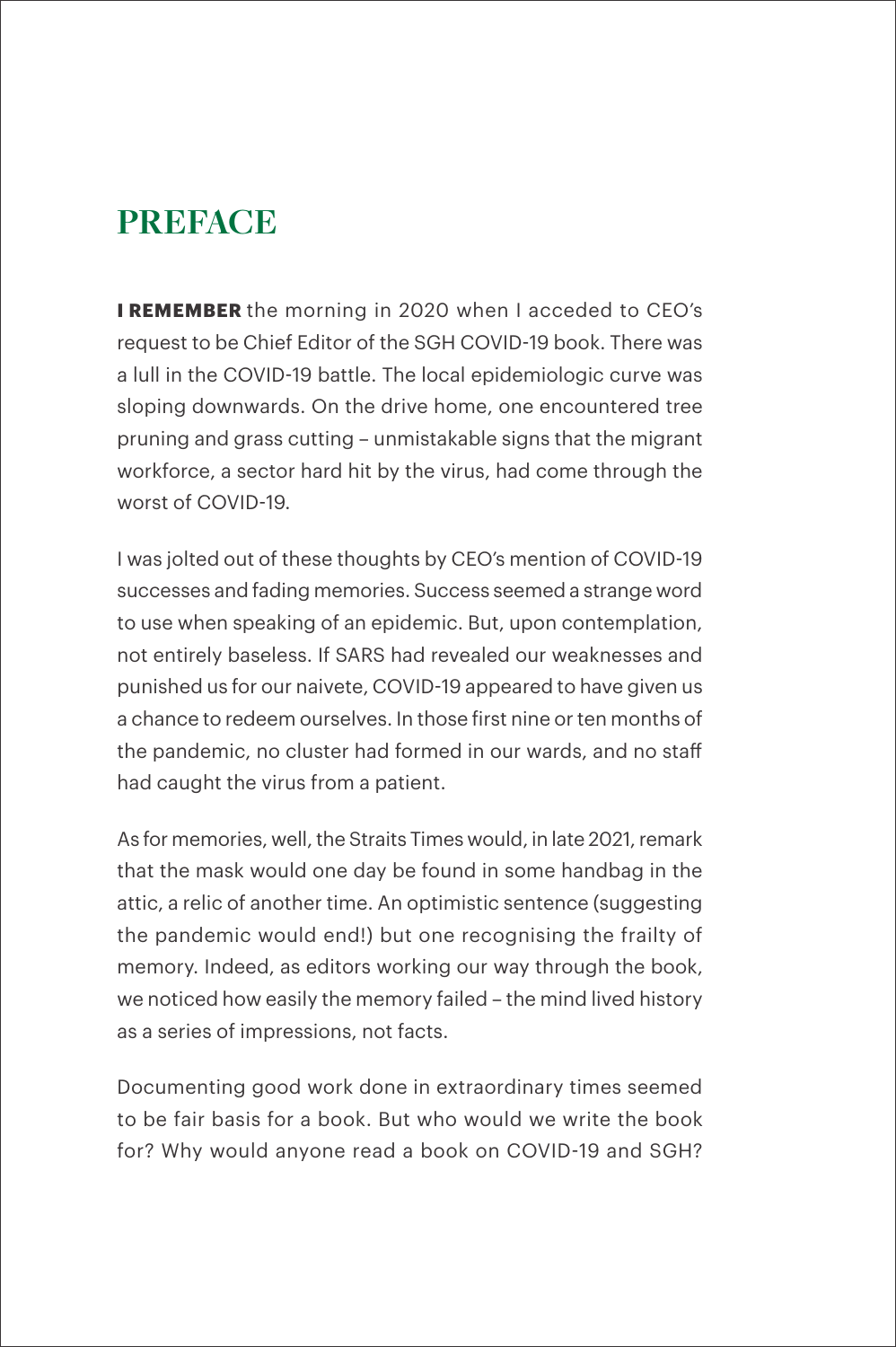The whole world confronted COVID-19 in one way or another. The mainstream press, social media and the academic literature were awash with tales of the destruction wrought by the virus. People who did not write professionally had turned to writing to share heart-wrenching experiences – intensivists numbed by the unquenchable cytokine storm in their patients, lay persons desperate for oxygen tanks, and the hapless many who had to let their spouse or parent go "in peace" without that last caress. What did we have to share that people might find worth reading? Singapore had a very low death rate, the hospital never ran out of Personal Protective Equipment (PPE), no one had been denied an Intensive Care Unit (ICU) bed.

The editors came to a modest goal. We would write a book, first and foremost, for our staff. The staff themselves would provide the stories, recording how they navigated the choppy seas of the pandemic. The book would be a tribute to the staff.

In our dotage, we may be asked by our grandchildren what life was like as healthcare workers in the first pandemic of the century. With memories hazy from the passage of time and perhaps, incipient dementia, recourse to the book may provide opportunity for reminiscence, and protection from embarrassment. Yes, the book will be a historical record – a relic from another time, sure, but one that paints a vivid picture, mounted on facts. A student of history who, 50 years hence, dips into the book, will appreciate better the role that SGH played in Singapore's campaign against COVID-19.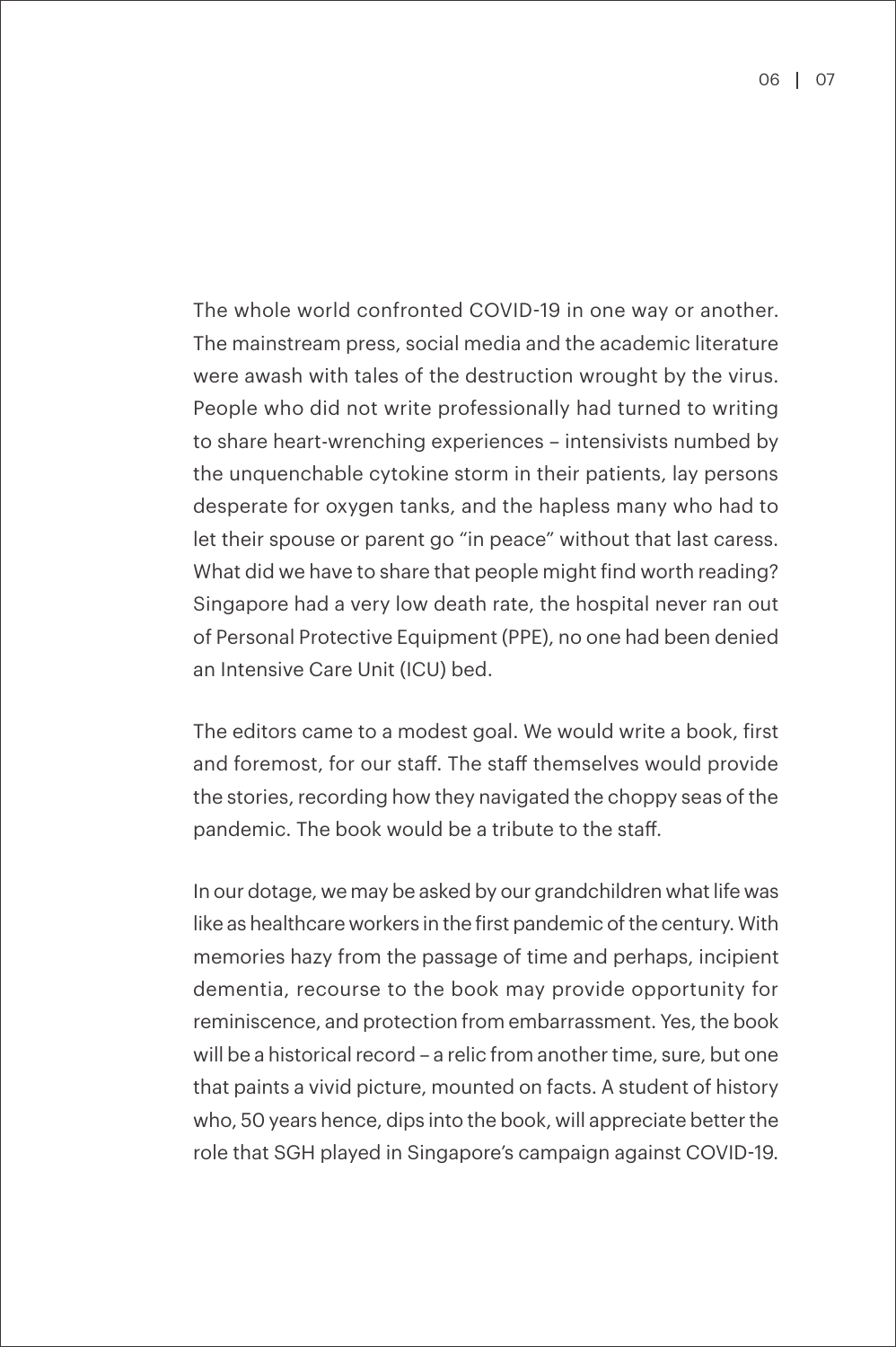This collection of stories will appeal not just to SGH staff and history buffs, but also the casual reader. We have been candid and have exposed our inner workings, the cogs and wheels behind the clock face. If you ever wondered, from the confines of your homes, what your doctors and nurses did when your appointments were postponed, this book is for you.

The book is an amalgam of the editors' words and our staff's writing. We invited everyone to contribute their thoughts, experiences and feelings. But we knew that not all would write. A great many remained in the thick of action, even in late 2020, and more so in 2021. We also understood that writing was not everyone's cup of tea. Hence those Zoom interviews. We thank those who shared their stories with us.

In the course of this long pandemic, somehow we had a new COVID-19 ward, fully staffed, fully functional. Somehow the polymerase chain reaction (PCR) test, then the serology, and then the drugs, could be ordered on the computer. Somehow the data that the Ministry of Health (MOH) wanted were ready. Someone worked extra hard, sometimes overnight, to make these things happen. We are unable to name everyone who did the things that mattered. We apologise, unreservedly, to the many who remain unsung heroes.

The book has to be accurate yet readable. We have eschewed jargon as best we can, and we provide context through the fact box and the footnote, aware that we are insiders, and concerned about those fading memories. Even now, in early 2022, few can recall the elements of the "stabilisation phase"! The name of the virus